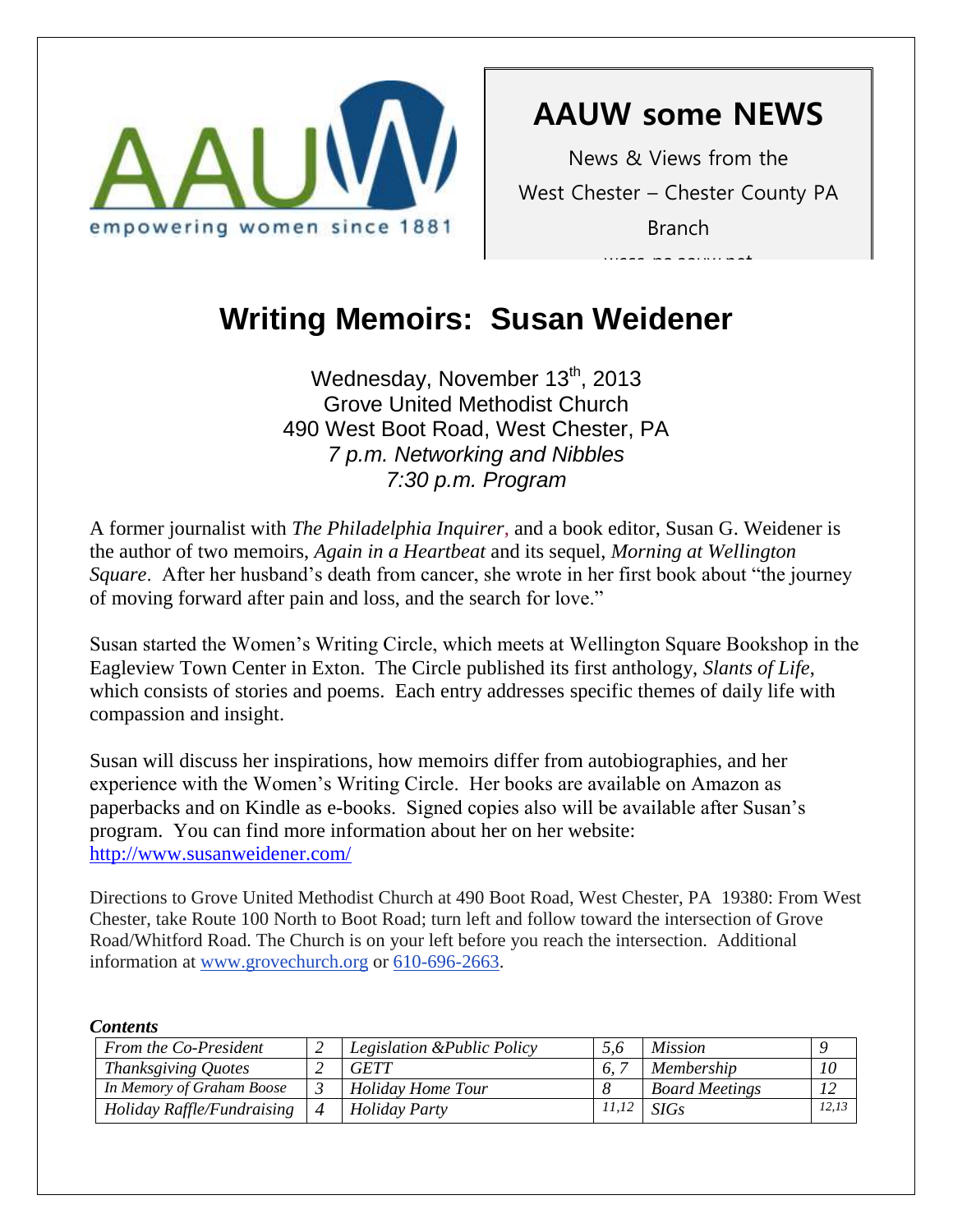### *From the Co-Presidents*

Dear Members,

**Happy Fall!** The beautiful weather is in tune with a beautiful beginning of another exciting year at the AAUW-West Chester-Chester County Branch.

All programs are in full swing, and the diverse activities offered by the "Special Interest Groups" are being enjoyed by our members. Check out all the offerings in the branch handbook and on our website at **wcccpa.aauw.net. The handbook** password **is aauwsome.**

At the October  $9<sup>th</sup>$  membership meeting, Linda Cark enlightened attendees with her witty and informative presentation about authors of the Victorian era. Much laughter and discussion attested to the success of the evening.

The Fund Raising committee has created two beautiful baskets: "Pamper Yourself Basket" and "Restaurant Basket". Raffle tickets are only **1** dollar each, or **6** for **5 dollars**. Look for raffle tickets to also be available at Special Interest Group meetings. Sell them to friends, family, and neighbors!

The PETT committee and interested branch members visited the Technical College High School Pennock's Bridge campus on October  $16<sup>th</sup>$  to actively reach out to the Hispanic community for participation in the GETT day on March 15th at Phoenixville Middle School.

Kudos to Ann Duerr and Mary Dorsey Bunnell for being awarded a \$100 mini impact grant from AAUW-PA. The committee is busy informing us about the issues on Human Trafficking as well as Fair Trade and current Public Policy & Legislation.

Sadly, we lost one of our most valued and longstanding active member since the last newsletter: Graham Boose. You can find her memorial in this newsletter and read all about this remarkable woman. As is tradition for the branch, an appropriate book will be donated to the Chester County Library System in her memory.

We are looking forward to seeing you at the next membership meeting on **Wednesday November 13th at 7p.m**. for socializing and another interesting presentation by Susan Weidener, author and leader of the Women's Writing Circle.

Sincerely, Dorothea Lavigne & Sandi Kwisz Co-Presidents



### **Thanksgiving Thoughts**

"What we're really talking about is a wonderful day set aside on the fourth Thursday of November when no one diets. I mean, why else would they call it Thanksgiving?"

*Erma Bombeck*

"Gratitude makes sense of our past, brings peace for today, and creates a vision for tomorrow."

#### *Melody Beattie*

"We must find time to stop and thank the people who make a difference in our lives." *John F. Kennedy*

We think so, too! Wishing you a Happy Thanksgiving with our thanks for all you do!! --Sandi & Dorothea



Because our members are so important to us, we want to keep in touch. Do you know of a member who needs to receive a get well note or card of support? Please contact our Corresponding Secretary Laura LaBuda [\(labudalaura@aol.com\)](mailto:labudalaura@aol.com) with the necessary information.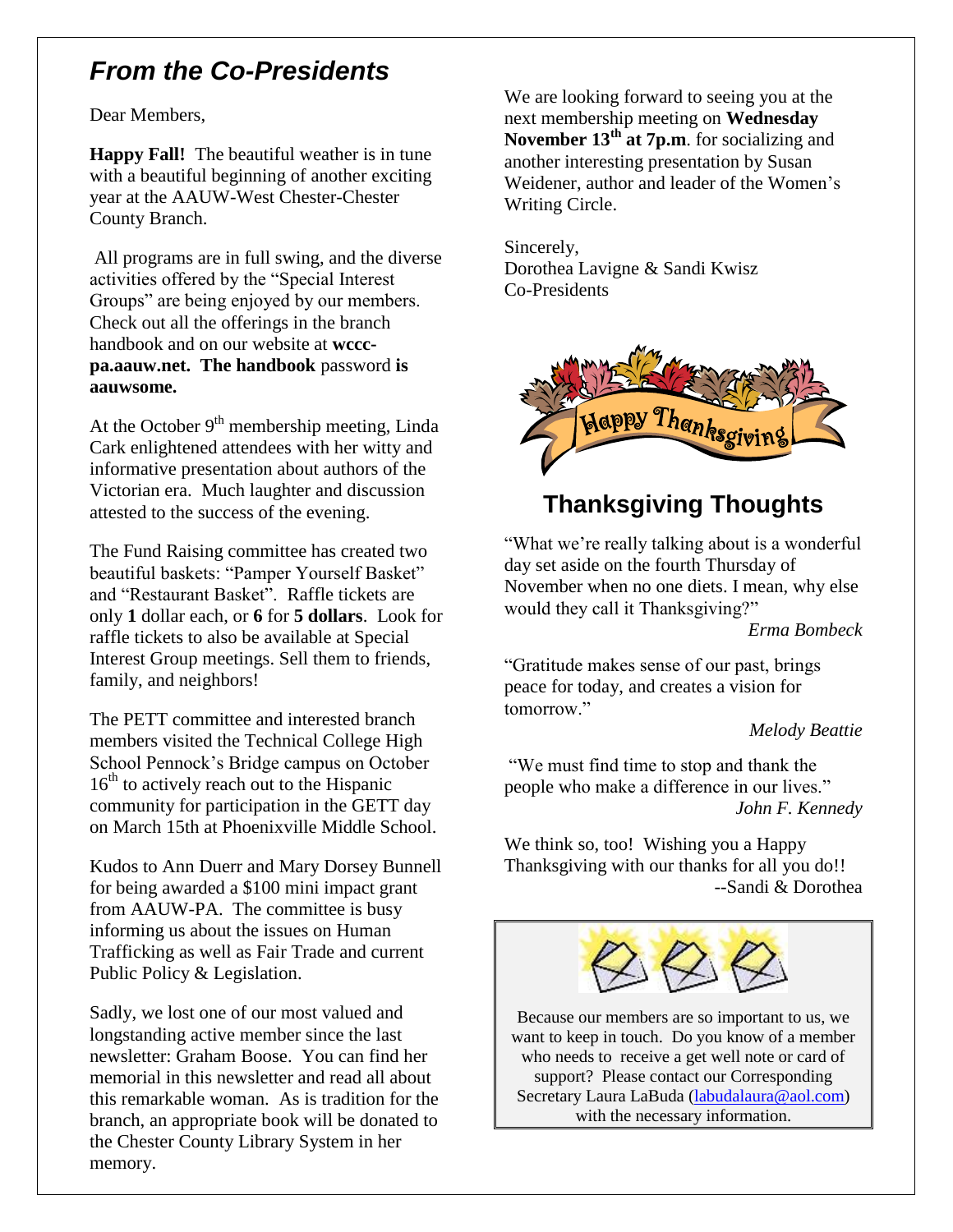## *In Memory of Graham Dunstan Boose*

*By Yvonne Peiffer*



*Graham Boose 1941- 2013*

Graham Boose was a remarkable woman: elegant, feminine, gracious, quiet, modest about her own accomplishments, and very private - the picture of a true southern, gentle woman. She also was a strong role model for other women - a hard worker, an organizer with a capital "O", and a planner with strong attention to detail and great persistence until each task was complete. Graham was especially remarkable because her aim was to make those around her comfortable and to give/teach them the knowledge they would need to accomplish wonderful things themselves.

Examples given are too numerous to mention. However, I will cite a few. Graham could have become a doctor, but she chose math so she could have a family as well as a profession. (Yes, this was a sign of the times in which she grew up.) The day of her wedding, Graham wanted her guests to enjoy themselves, so she took a bus-load of guests for a tour of Alexandria, VA (including the Masonic Temple) before her evening wedding. If someone had a special talent, like making

special note cards, Graham would ask the woman to make some for her. Then she would not only pay for the cards but also send a special "Thank You" note with, perhaps, a William Penn prayer enclosed. If someone bought Graham and Barry a gift, Graham would give something in return--a cookbook, a special tomato knife, place mats, homemade soup....

Graham loved to entertain, and Barry actively supported her. She also loved rabbits: she had a collection of rabbits and held Easter Egg Hunts at her and Barry's home for family and friends. Family and friends were very important to her. Many of you in AAUW knew Graham through the book groups, Food Interest Group (FIG), Travel Interest Group (TIG), Girls Exploring Tomorrow's Technology (GETT), PETT, and her extensive LRM activities. Graham's gifts included the ability to write grants to fund LRM and PETT activities so that not only our local AAUW branch members would benefit, but others as well. She truly believed in AAUW's Mission Statement: "AAUW advances equity for women and girls through advocacy, education, philanthropy and research." Graham spoke up, asked questions, and gave suggestions to the local, state and national leaders of AAUW.

Graham was inquisitive throughout her life and wanted to explore and experience new frontiers. She and Barry traveled in the United States and abroad and then shared their experiences with others through scrapbooks and conversations after meals at their home. Graham - along with all her list making and spreadsheet organizing- had a good sense of humor, enjoyed most of the activities in which she chose to be involved, and loved being part of her grandchildren's lives. She and the grandchildren cooked together, read together, and played together. They went kayaking, ice skating, and rock climbing together. Yes, she also sorted the jellybeans to get the right colors for the Easter baskets they made, and she put labels on all the light switches for those visiting their shore home. That was Graham--a unique and interesting woman.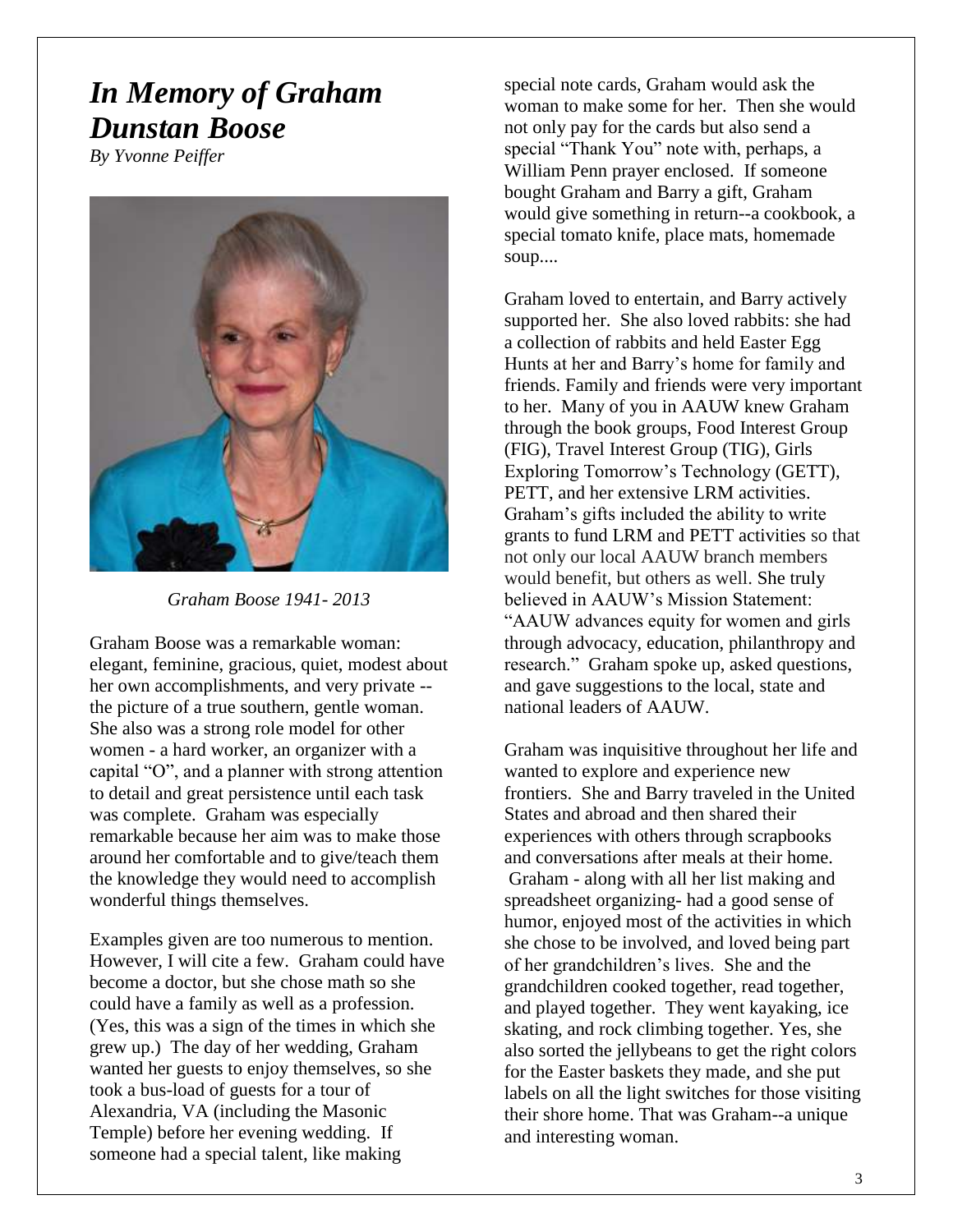We have come full circle back to Graham wanting to make things easier for others. She was the consummate hostess, and she and Barry were a team. In sum, Graham was an individual, a woman, a wife, a mother, a grandmother, and a high level employee in a male dominated profession. The world is a better place for having had Graham in it. She accomplished much, and we will miss her.

#### *Graham Boose 1941- 2013*

Born: May 8, 1941 (oldest of two girls) Died: September 27, 2013 Married: February 1964 Husband: Barry Boose Children: Stuart and Alexandra Grandchildren: Katie, Amelia, Zoe, and Conrad (to them she was known as "Mimi")

Education: BA, MS, MBA Profession: Retired Engineering Manager, Aerospace/Defense Industry *Volunteer Activities: AAUW:*  AAUW West Chester-Chester County President Elect, President, and Co-President; AAUW State Convention Organizer in Chester County *Other:* PA State College University Chair; Junior League; Woman's Community Club of Uwchlan (avid gardener, entered Philadelphia Flower Show); Girl Scouts during the 1980's; Grove Church: Trustee, implemented computer upgrades and more; Philadelphia Art Museum Docent

*AAUW Honors:*  Gift Honoree Outstanding Woman Award Peg Anderson Award Received grants from Let's Read Math (LRM), Spreading LRM, and Parents/Educators Exploring Tomorrow's Technology (PETT).





### **Holiday Raffle Update…**

Our spectacular Holiday Raffle is now underway! Purchase raffle tickets for \$1.00 each or 6 for \$5.00. Take a chance to win either the "Pamper Yourself Basket" or "Restaurant Basket" filled with over \$200 in gift certificates and merchandise. Remember you can sell tickets to friends and family, and you do not need to be present to win.

The drawing will take place on Dec. 15 at the Holiday Social. You can buy tickets at the November meeting or e-mail Anne Anderko at [ananderko@msn.com](mailto:ananderko@msn.com) if you cannot attend and want tickets. All sold/unsold tickets can be sent back to Anne Anderko at 908 Pine Valley Circle, West Chester, PA 19382. Make checks payable to AAUW-WCCC.

We are still in need of donations for the baskets, especially for the "Restaurant Basket." Please consider asking for a donation this month while dining out or pampering yourself at your favorite salon/spa.

Also, there is a thank you letter you may use for businesses who donate items for our raffle. The letter can be downloaded from our website: wccc-pa.aauw.net. Look in the "Members Only" section under "About Us" and use our password: *aauwsome.*

Please note that since our branch is not a 501 (C) (3) organization, donations are not tax deductible as charitable contributions. Thank you so much to everyone who has already provided donations for the baskets.

### **Next Fundraiser - Bus Trip**

At the October meeting members expressed interest by an overwhelming show of hands for a NYC trip in early spring. Please e-mail Anne with any thoughts or suggestions on this upcoming trip at [ananderko@msn.com.](mailto:ananderko@msn.com) This will be our second fundraiser.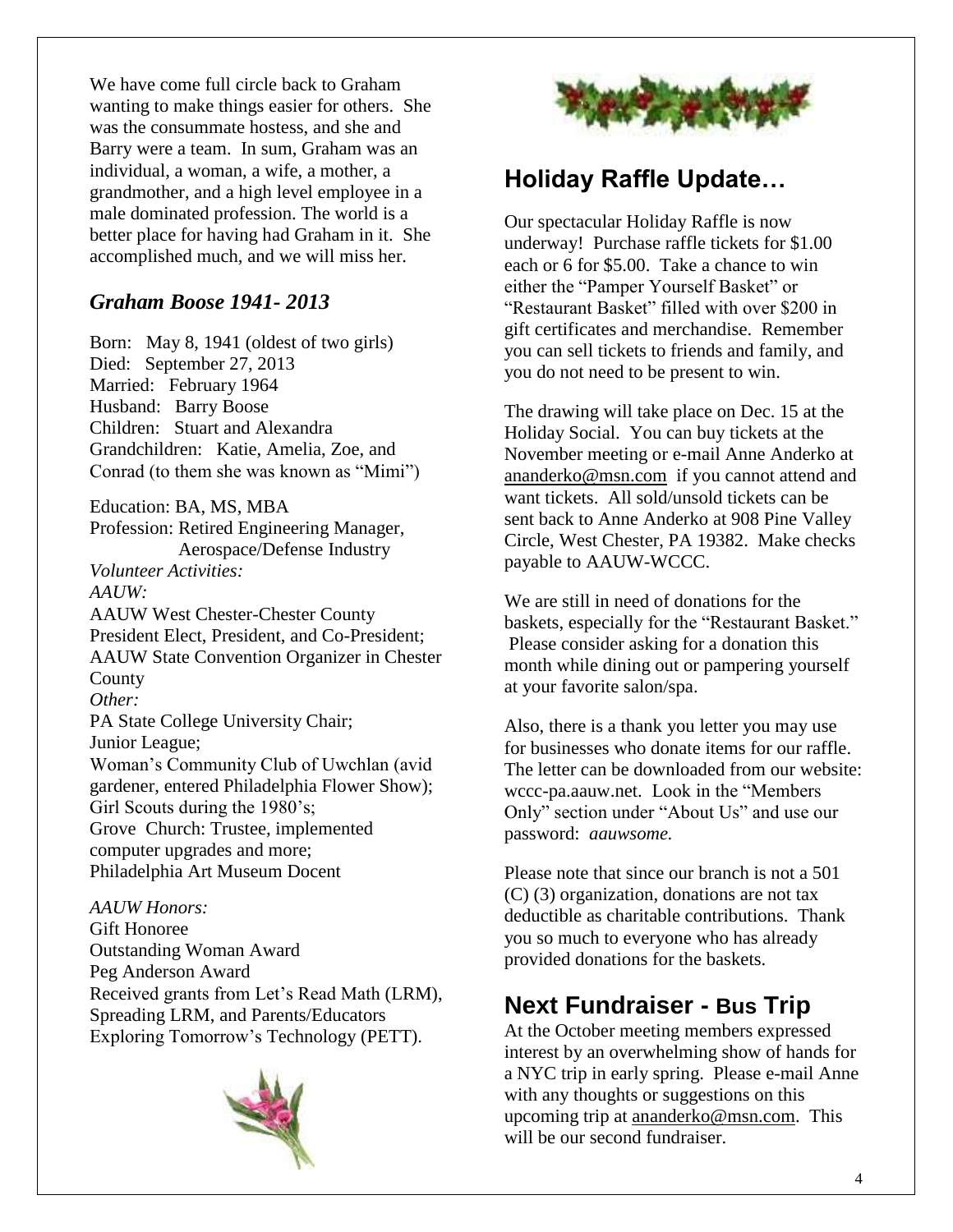### **Legislation and Public Policy (LAPP)**

*By Ann Duerr*

Facing the Monster, Dawn's Place, Dress for a Good Cause, Senate Bill 75, and Fair Trade Products are all part of LAPP's major objective: being aware and becoming involved in human trafficking issues. Human trafficking/modern slavery involves being compelled to provide services through force, fraud, or coercion.

Carol Hart Metzker, West Chester activist and author of "Facing the Monster-How One Person Can Fight Child Slavery", stresses four areas that are currently the targets for positive action: raising awareness that slavery exists; prosecution of traffickers, holders, and abusers; support for survivors; and prevention of slavery. Carol will be the speaker for our January  $8<sup>th</sup>$ , 2014 program.

Dawn's Place is a unique facility in Philadelphia that addresses the needs of victims of foreign and domestic sex trafficking. Dress for a Good Cause is an event that turns gently worn dresses and jewelry into funds for projects for resident survivors of human trafficking, including GED tests, tutors, counseling, tuition, and books. More information will be provided.

Senate Bill 75, introduced by Senators Greenleaf and Dinniman, would improve and better define Pennnsylvania's human trafficking laws so law enforcement personnel have the tools they need to bring perpetrators to justice and help victims begin the path to recovery. We will keep you informed regarding this legislation.

Fair Trade Products are produced with proper wages and conditions for workers, respect between buyers and sellers, and ecological sustainability. Check out and contribute toward issues of abuse and positive stories of companies/ individuals making a difference on our local website at: [wccc-pa.aauw.net.](http://wccc-pa.aauw.net/)

Mary Dorsey-Bunnell will keep us updated with AAUW-PA Action Alerts and timely items from *Washington Update.* Take five minutes weekly and check out our local website for connection to the *2 Minute Activist*, which connects you and your representatives on issues of interest. This site also will take you to the PA and National AAUW news.

LAPP committee members include: Ann Duerr and Mary Dorsey-Bunnell(co-chairs),Whitley Harbold, Mimi Jones, Linda Lang, Peggy Staarman, and Jean Speiser . We invite all interested members and your comments concerning AAUW-PA public policy.

### **AAUW LAPP: Community Safety and Reduction of Gun Violence and Gun Deaths**

*By Peggy Staarman*

AAUW-PA has charged Pennsylvania local, state, and federal elected and appointed officials to work together for the benefit of the community. The common goal should be to promote safety and reduce gun violence and gun deaths. The AAUW-PA proposes that laws, regulations, and related enforcement be strengthened prudently to promote the safety of all individuals. AAUW-PA supports nationwide studies on the root causes and consequences of gun violence so the nation can change the prevalence and culture of harmful gun-related behavior.

On Sept. 16, the nation experienced another mass shooting at the Washington Navy Yard. A former Navy reservist killed 12 people. Less than a year ago, the nation mourned 20 children who were killed at Sandy Hook Elementary School. However, gun violence is not limited to these horrific tragedies. Unfortunately, gun violence affects Americans each day in many ways.

Although the percentage of American households with a gun has been declining steadily, the average number of guns per owner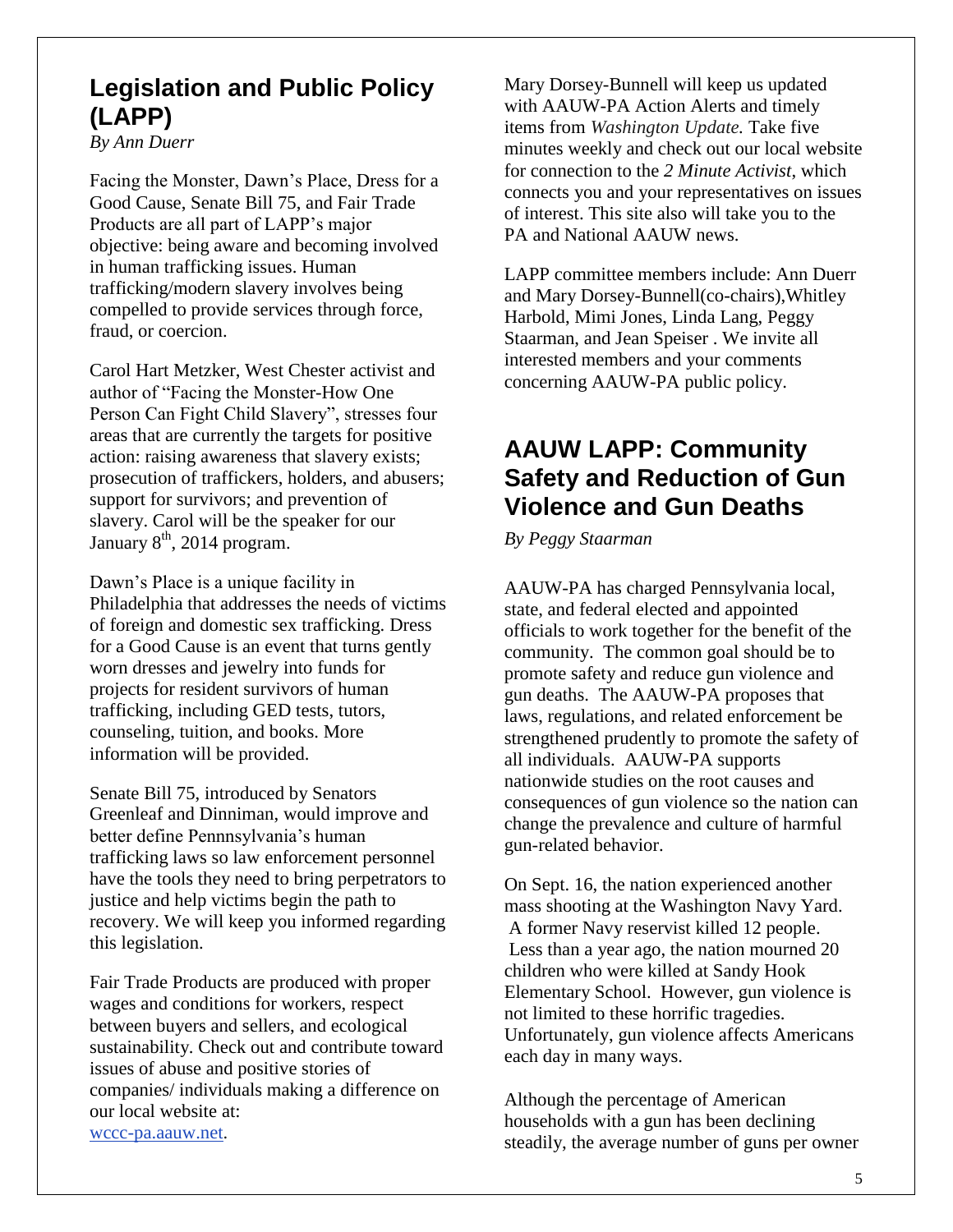has increased. The United States has the highest rate of gun ownership in the world: 88.8 guns for every 100 people. The number of guns manufactured in 2011 is 6,107,512. Our country also has the highest rate of homicides with guns among advanced countries. Gun murders (11,078 in 2010) are at the lowest rate since 1981, but nonfatal gun injuries (55,544 in 2011) are at the highest rate since 2008. Gun suicides (19,392 in 2010) are also at the highest rate since 1998. (Small Arms Survey-Geneva; General Social Survey, University of Chicago; Bureau of Alcohol, Tobacco and Firearms; CDC WISQAS Injury Mortality Reports).

Passing reasonable gun legislation has proven to be very difficult and slow. The effort to reduce gun violence and to keep firearms out of the hands of criminals and mentally ill people has been thwarted, because legislation that included an expanded background check to close loopholes has not been successful. The Senate, as well, did not pass the compromise background Toomey-Manchin bill. However, there are still many who are working to pass common-sense legislation, while protecting Second Amendment Rights*.* A number of bills relating to gun safety are pending in the state and federal legislatures.

AAUW (National) encourages members to contact their lawmakers about the importance of addressing school climates, bullying, and harassment as they relate to gun violence prevention in schools as a key element of the gun safety debate. As always, please contact your elected officials about your views on gun legislation. To find your legislators, go to [http://www.pasen.gov.](http://www.pasen.gov/) For more information about local groups advocating for gun violence prevention legislation, contact Peggy Staarman at [peggstaar@verizon.net.](mailto:peggstaar@verizon.net)

"There never will be complete equality until women themselves help to make laws and elect lawmakers<sup>"</sup>

 *-Susan B. Anthony*

### **GETT 2014--Back at Phoenixville Area Middle School!**

*Mary A. Smith, GETT Committee and AAUW Liaison*

I am excited to announce that the 14<sup>th</sup> Annual *Girls Exploring Tomorrow's Technology* (GETT) event will once again be held at the state of the art Phoenixville Middle School. GETT will be held on Saturday, March  $15<sup>th</sup>$ , 2014. Planning for the one day event is under way, and once again I will be asking for volunteers for the day of the event to staff the parent/educator event, flag ladies, serve lunch, or whatever GETT may need.

I am also the Chairperson for the parent/ educator segment in which *Parents/educators Exploring Tomorrow's Technology* (PETT) will play a major role. I will start making a list of those members who would like to be involved. Many who have volunteered in the past can attest to the satisfaction being part of such an amazing event brings them. I have been involved and am part of the original committee from 14 years ago when I sat in a boardroom at CB Technologies with 8 other women trying to figure out how to encourage young women to get into the information technology (IT) careers. Little did we know we would be creating such a long-living event. It just goes to show how one idea can spark a movement.

PETT, which received an AAUW Community Action Grant for 2013-2014, was developed in response to the ongoing needs expressed by parents and educators who attended the oneday GETT girls STEM event. PETT will provide parents and educators with knowledge, contacts, resources, and strategies to help them create a supportive, nurturing environment for girls in grades 6-12 who are interested in STEM. PETT will bridge the gap between girls' desire to pursue STEM studies and the support needed from parents and educators to realize this goal as well as work to change the negative perception of girls and STEM.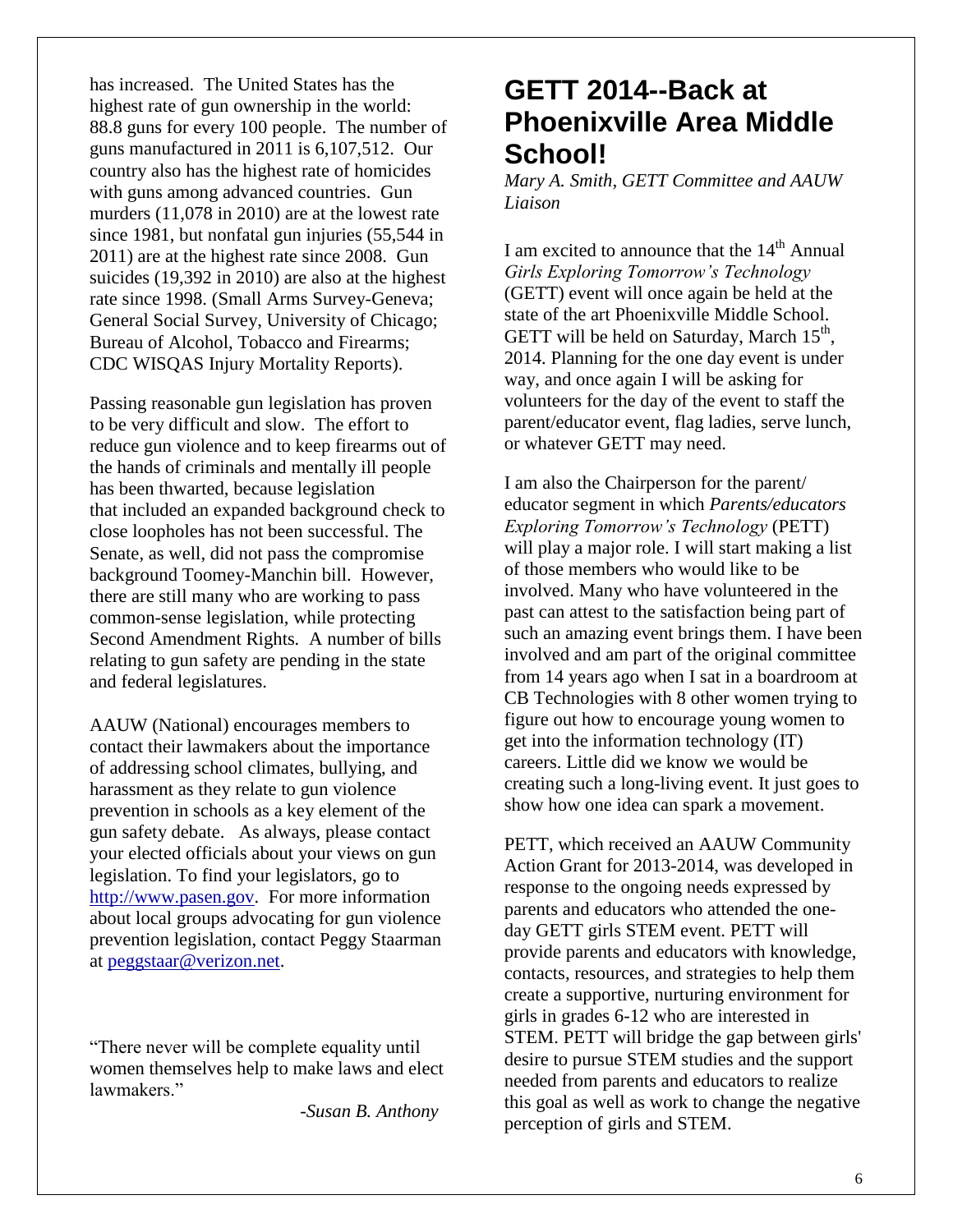*Girls Exploring Tomorrow's Technology* (GETT) began in Chester County Pennsylvania in 2001 as a response to the under representation of young women in the computer and information technology fields. GETT, a volunteer-driven SEPA regional project, has now expanded its scope, introducing the universe of technological and STEM careers to girls. GETT is an exciting, enlightening, and educational workforce development project designed for Southeast PA girls in grades 6 through 12 and their parents, teachers, and counselors to learn about careers in the dynamic fields of technology.

#### *Why is GETT Important?*

Although technology has a huge impact in shaping our society, the latest statistics indicate that girls shy away from technology careers. Careers in technology are financially rewarding and influential; unfortunately, the number of women entering these fields continues to decline. In 2003, the American Association of University Women (AAUW) Educational Foundation Report, *Women at Work*, highlighted the need for advanced education for women in the computer and information fields. Without this training, the technological gender gap will continue to grow. According to recent research from the Information Technology Association of America, women now represent barely one-quarter of IT workers.

GETT is an opportunity for parents, girls, and educators to learn the facts about how technology careers can be fulfilling, fun, and rewarding personally, professionally, and financially. GETT also provides an excellent way for girls to meet and interact with successful women and educators who are positive role models.

GETT Project Founders and the 2007 GETT Steering Committee were Honored Recipients of the 2007 AAUW Gateway to Equity Award and the 2007 Partnership Award Presented by the CC Chamber of Business and Industry. This shows what an important event GETT is and the need for it to continue.

The American Association of University Women West Chester-Chester County Branch supports GETT on an annual basis.

If you have any contacts for funding, if you know young women who would like to be part of the hands-on break-out sessions, or if you would like to volunteer, please let me know by emailing me at [pangea49@comcast.net](mailto:pangea49@comcast.net) or by calling me at 610-269-3375.

### **One More Member Needed for the Nominating Committee**

Jean Speiser, Patti Barker, and Elaine Burgess will be joining Chairperson Kay Philipps on the Nominating Committee. We appreciate their commitment! Members on this committee serve for 1 year. The responsibility of the nominating committee is to develop a slate of officers elected and appointed - for the 2014-2015 program year.

**We still need one more member for the committee.** If you like to work on short term projects mostly in the comfort of your home with only a few meetings, this committee may be just right for you. The nominating committee is active mid-January through early May, and most of the work is done by phone.

If you are interested in joining the nominating committee, please contact Sandi Kwisz [\(SandraK98@aol.com\)](mailto:SandraK98@aol.com) or Dorothea Lavigne [\(dlav43@aol.com\)](mailto:dlav43@aol.com). Thank you.

Also, if you are interested in becoming active in one of the many committees or interest groups, contact the pertinent Committee Chair for more information. Check the handbook for details.

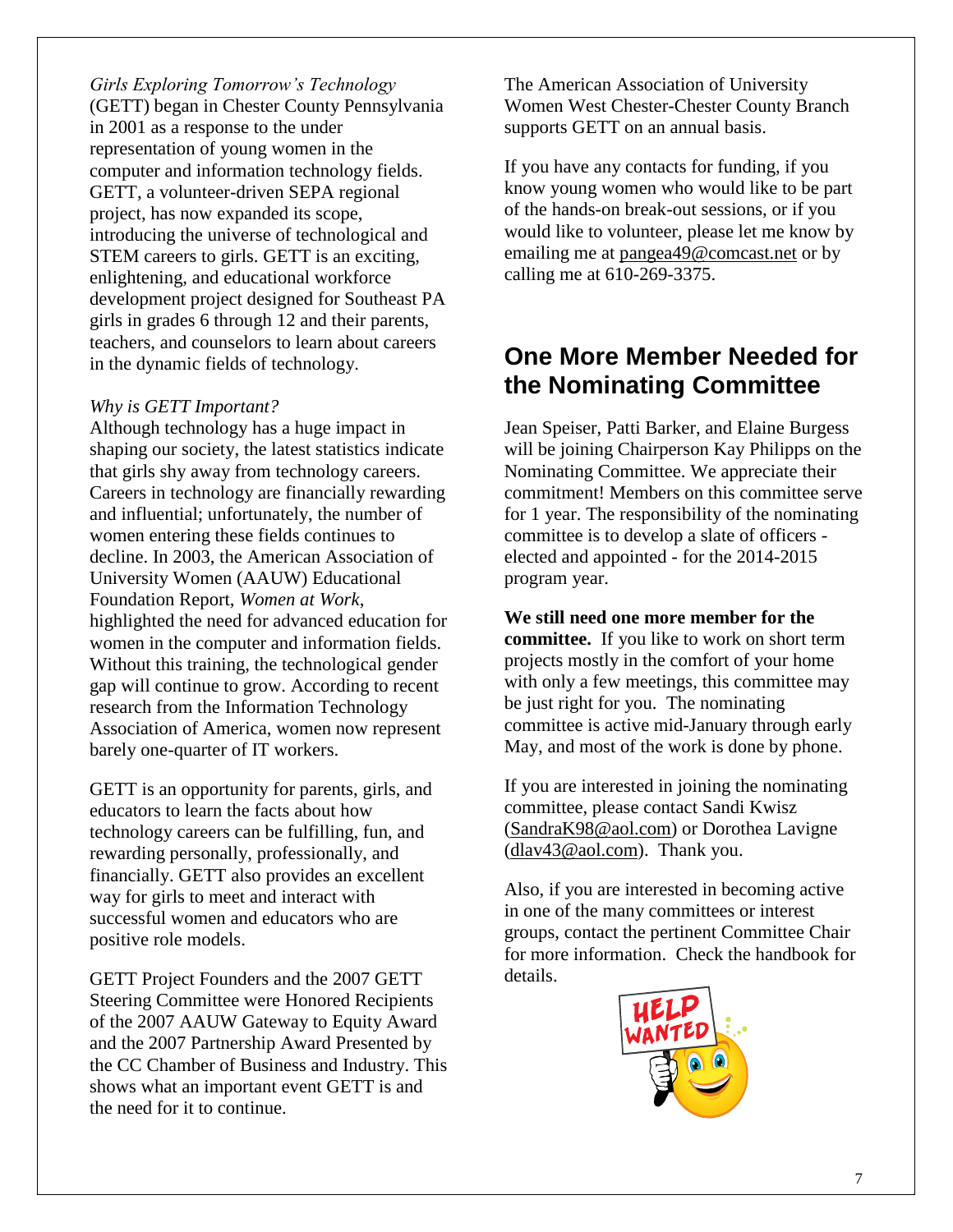

### **Holiday Home Tour in West Chester to Benefit the 125 Year-old West Chester Public Library**

On December  $7<sup>th</sup>$  from 10 a.m. until 3 p.m., the West Chester Public Library (WCPL), which is celebrating its 125 Anniversary this year, will present 11 beautiful and historic homes for its Holiday Home Tour. The homes are located in the southwestern side of the West Chester Borough and will be open to tour visitors for the holidays.

Seven of the homes are nestled around the beautiful and historically preserved Everhart Park, the borough's  $2<sup>nd</sup>$  oldest park, and those seven homes are all within easy walking distance of one another. The homes this year were built between 1787 and 1959, each with its own special charm and history. As a bonus, "Tanglewood", the home of West Chester University Presidents, will be open. Also, the West Chester University Alumni House will be open for you to tour and enjoy refreshments.

Birthday cake will be served at the WCPL as part of the Library's 125<sup>th</sup> Anniversary Celebration, for tour participants. Tickets are on sale now at the West Chester Public Library at 415 N. Church St. in West Chester for \$30. On the day of the tour, the tickets will be available at the library for \$40. Tickets also can be purchased at the Chester County Book Company in the West Goshen Shopping Center in West Chester. Online ticket purchases: <http://wcpubliclibrary.org/>

For more information contact: Phyllis Dunn 610-696-1079 [dunn.phyllis@gmail.com](mailto:dunn.phyllis@gmail.com)

#### **Domestic Violence Center**

For the November program meeting, Donna Golden and Marie Dunne will be collecting the following items: Pillows - twin size, paper towels, and canned goods for Thanksgiving. For health reasons the pillows need to be new. Gift cards to grocery stores would also be good for Thanksgiving.



### *Alice Lawson Scholarship*

As the season of giving approaches consider making a contribution to the Alice Lawson Scholarship Fund. Each year the American Association of University Women (AAUW) West Chester –Chester County Branch awards the Alice Lawson Scholarship in the amount of \$1000 to an undergraduate student 25 years of age or older. Eligible students from *West Chester University, Cheney University, Lincoln University, and Immaculata University* can apply. Scholarship information for 2014 will be available in January, but it's not too early to share the site with possible candidates. Information can be found at:

<http://wccc-pa.aauw.net/activities/scholarships/>

*Contributions to the Alice Lawson Scholarship Fund can be sent to:* Alice Lawson Scholarship Fund Chester County Community Foundation Inc. 28 Market Street West Chester, PA 19382

Online contributions to the Alice Lawson Scholarship Fund can be made at: [http://www.chescocf.org/funds/Fund%20purpo](http://www.chescocf.org/funds/Fund%20purpose/Alice%20Lawson%20Scholarship%20Fund.htm) [se/Alice%20Lawson%20Scholarship%20Fund.](http://www.chescocf.org/funds/Fund%20purpose/Alice%20Lawson%20Scholarship%20Fund.htm) [htm.](http://www.chescocf.org/funds/Fund%20purpose/Alice%20Lawson%20Scholarship%20Fund.htm)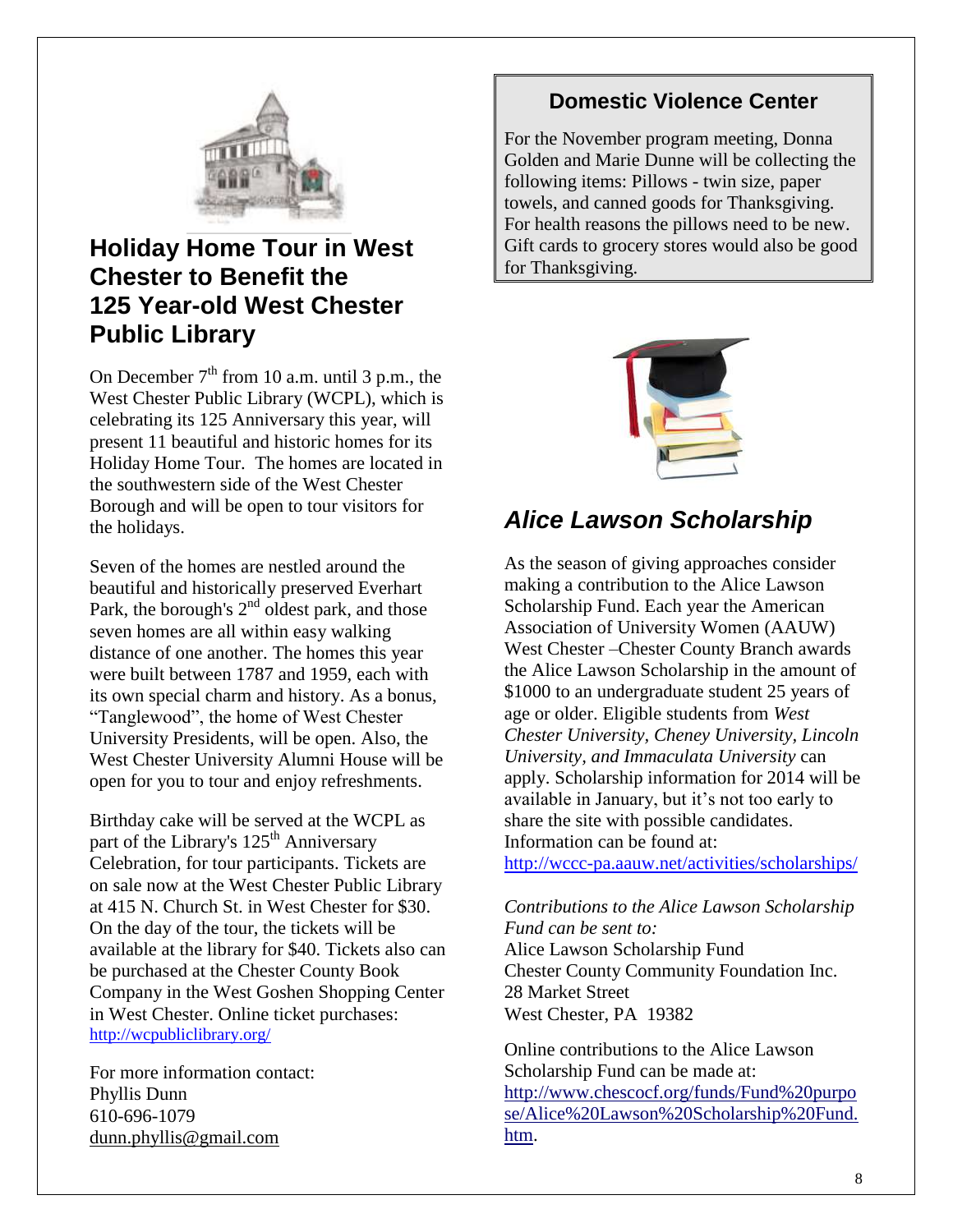*AAUW Mission Statement AAUW advances equity for women and girls through advocacy, education, philanthropy, and research.*

*Norma George* Newsletter Co-Editor 610-872-7567 [ngeorge@cheyney.edu](mailto:ngeorge@cheyney.ecu)

*Tamara Hollins* Newsletter Co-Editor 610-399-2256 [thollins@cheyney.edu](mailto:thollins@cheyney.edu)

*Nancy Rumfield* Newsletter Co-Editor 610-399-0388 [nrumfield@gmail.com](mailto:nrumfield@gmail.com)

*Newsletter email* [aauwsumnews@gmail.com](mailto:aauwsumnews@gmail.com)

**Sandi** Kwisz **Branch Co-President** [610-793-3135](tel:/610-793-3135) [SandraK98@aol.com](mailto:SandraK98@aol.com)

*Dorthea Lavigne* Branch Co- President 610-429-4520 [dlav43@aol.com](mailto:franpierce@verizon.net)

*Jean Speiser* Program Co-Vice-President [610-692-3227](tel:/610-692-3227) JeanSp@gmail.com

*Peggy Staarman* Program Co-Vice-President 610-269-4866 [peggstaar@verizon.net](mailto:4dores@comcast.net)

*Jane Schultz* Membership Co -Vice-President [610-431-3628](tel:/610-431-3628) [mjschultz46@hotmail.com](mailto:mjschultz46@hotmail.com)

*Carol Habig* Membership Co - Vice-President 610-431-9987 [whabig@verizon.net](mailto:mjschultz46@hotmail.com)

*Linda Lang* **Recording Secretary** 610-738-9678 lindalang@comcast.net

*Laura LaBuda* **Corresponding Secretary** 610-888-9509 labudalaura@aol.com

*Molly Scott* Financial Officer [484-702-7211](tel:/484-702-7211) [gollymolly44@gmail.com](mailto:gollymolly44@gmail.com)

Branch Website [wccc-pa.aauw.net](http://wccc-pa.aauw.net/)

#### **Guidelines for** *AAUW some*

1. Deadline for articles is the  $10<sup>th</sup>$  of the month unless noted in newsletter.

2. Board will develop outline/plan for newsletter.

3. Copies of each article must be sent to the Co-Presidents.

4. Articles should be less then 340 words (1 column in 12 pt.) and sent as .doc (Word) files whenever possible.

5. Program information should be available for publication in the month prior to the event. 6. SIG information should be specific (when, where, leader, contact info., program or book).

7. Photos should be sent in .jpg format and should be the best quality possible. Leave cropping to the editors when possible. 8. Editors must keep newsletter to 10 pages or less (5 printed front and back). 9. Editors must consult with President or designee if newsletter is too long. 10. Editors and Co-Presidents will determine number of copies to be printed. 11. Board will review and decide list of Friends who receive printed copies. 12. The newsletter should go to the printer by

the  $25<sup>th</sup>$  of the month. Copies should include the Circulation Manager, Person who distributes the e-mail version, and, if requested, other named designees.

#### **Help AAUW Save Money**

Each year our editors put together eight informative, attractive, and news filled issues of our *AAUW some* newsletter. At current prices, printing and mailing costs exceed \$1.50 a piece per issue, costing over \$12.00 per member per year. For several years, many AAUW members have received their copies via e-mail. Through e-mail they receive the news as soon as it is published. By eliminating the paper copy, they are also making a contribution to a greener environment. If you are not already receiving *AAUW some* via e-mail and would be willing to do so, please contact Sandi Kwisz at [SandraK98@aol.com](mailto:SandraK98@aol.com)

#### *Read The Keystoner Online*

AAUW PA The Keystoner, is a quarterly newsletter published by AAUW PA serving AAUW branches throughout Pennsylvania. It is available by online and paper delivery. All branch members with e-mails are currently signed up to receive The Keystoner online. Members who indicated on their membership form that they would prefer to receive a paper copy of our monthly branch newsletter will also receive a paper copy of The Keystoner. The Keystoner will be sent from the mailbox of the co-president [\(SandraK98@aol.com\)](mailto:SandraK98@aol.com). If you did not receive the summer Keystoner sent in mid August, please contact [SandraK98@aol.com.](mailto:SandraK98@aol.com)

#### *Membership News*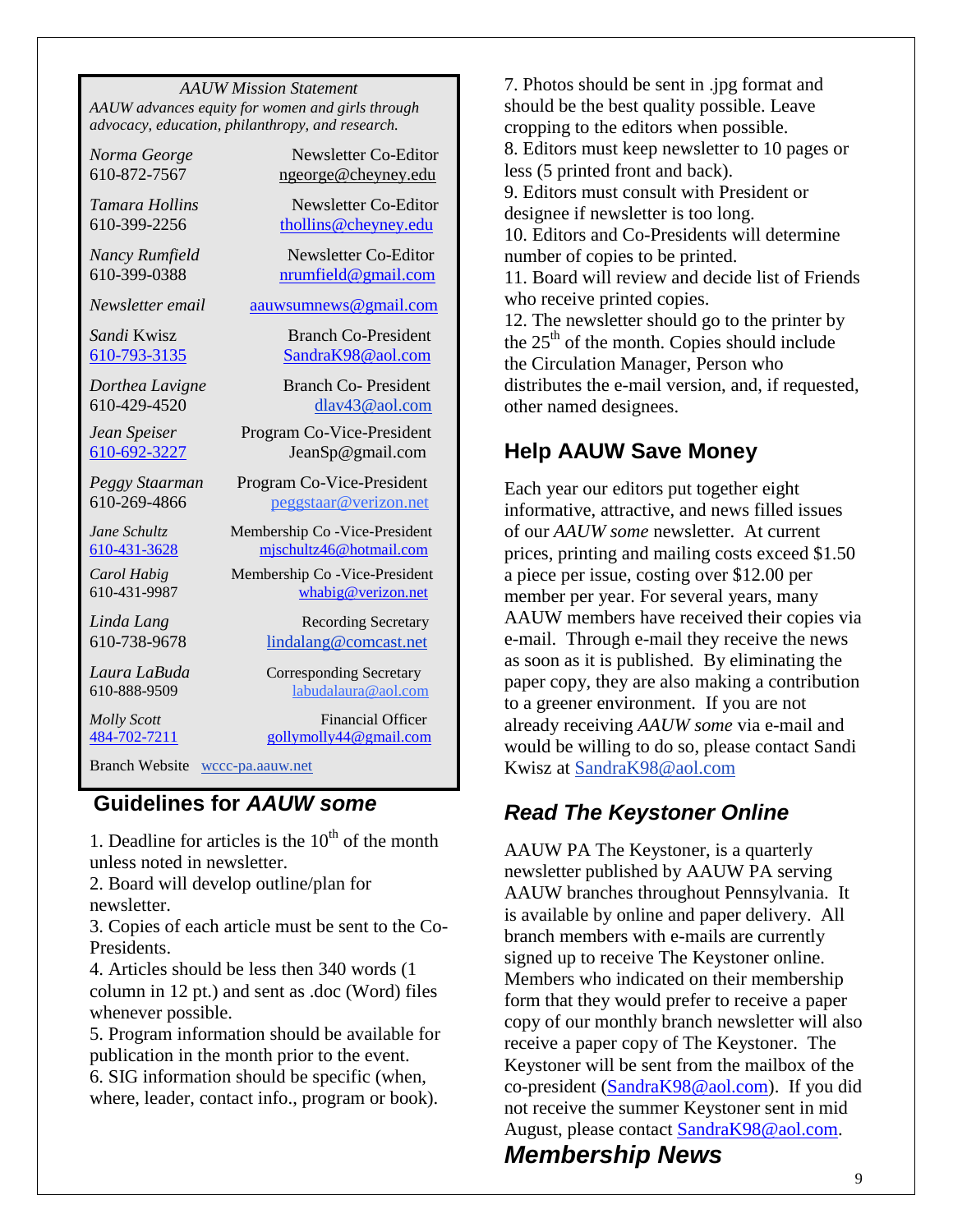#### *Welcome to our newest member!*

*Carole Valentine* (A.T. Valentine) 779 North Reeds Road Downingtown, PA 19335-1838 Profession: Retired-Integrated Reading/ Writing Specialist and Consultant Degree: Kent State University, BS Notre Dame University (NH), MA, MS 610-321-0309 (h) 484-883-2173(c) E-mail: [cnsvalentine@gmail.com](mailto:cnsvalentine@gmail.com)

*Member Update:*

*Kathy Neary* moved out of the area in October. We wish her well in her new location.

*Address Correction: Laura LaBuda* 827 Winters Avenue West Hazleton, PA 18202

*New Email Address:* Linda Lang [lindalang1426@gmail.com](mailto:lindalang1426@gmail.com)

*New Address:* Alice Delducco 512 Crosslands Drive Kenneth Square, PA 19348

*Remove Email Address:* Henrietta Williams

#### **Shape The Future Membership Campaign Continues for 2013-2014**

Individuals who have not previously been an AAUW member can join AAUW National as a new member for only \$24.50. State and local dues bring the total membership dues to \$45.50 for their first year of membership. Contact Jane Schultz, Membership VP, with the names of potential members.



### *Give A Grad A Gift*

AAUW members can give recent college or university graduates a free, one-year AAUW membership within two years after graduation at no cost to you or them.

- Expose a graduate to the power that comes from belonging to a national women-led organization of more than 165,000 members and supporters who believe in and advance equality and education for women and girls.
- Expand their networking opportunities through career development opportunities and community action projects.
- Keep them current on events and people that affect their life as they receive Mission & Action, AAUW Outlook, Action Network Alerts, and more.
- Increase their buying power with access to member-only discounts.



#### **West Chester-Chester County Branch Membership Recruitment Incentive**

Introduce your friends and associates to *AAUW West Chester-Chester County Branch*! Each time you bring a prospective member to a branch meeting, your name will be entered into the *Membership Recruitment Incentive Raffle.* The winning raffle ticket will be drawn at the May banquet. The winner will receive a free one-year national membership renewal. Entry tickets will be available at the November branch meeting.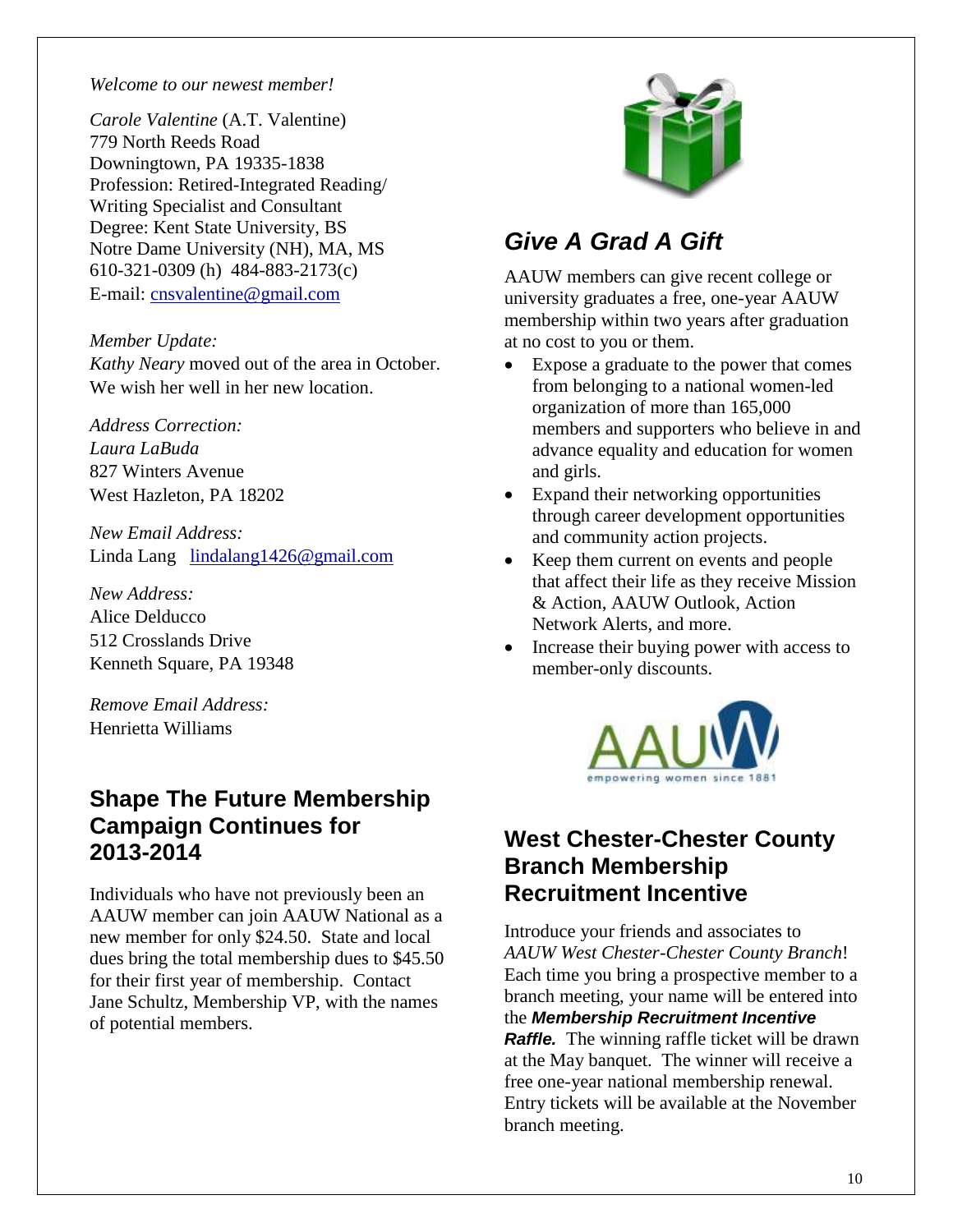

# *You Are Invited to Attend AAUW West Chester's Holiday Party*

*At the home of: Phyllis Dunn 1035 North New Street West Chester, PA 19380-3835*

| On:   | Sunday, December 15 at 2 p.m.         |
|-------|---------------------------------------|
|       | Drawing for the Holiday Raffle Basket |
|       | will be at the end of the party.      |
| Cost: | \$10 per Guest                        |

This event is a fundraiser for our branch activities and projects. Beverages are included in your ticket price.

If your last name begins with A through L, *please bring a dessert.* If your last name begins with M through Z, *please bring an appetizer.*

**For Parking details**, see the article in this newsletter. RSVP by sending the completed form with check payable to AAUW-WCCC to: Jean Speiser at 809 Denbi Court, West Chester, PA 19382.

*\*\*\*\*\*\*\*\*\*\*\*\*\*\*\*\*\*\*\*\*\*\*\*\*\*\*\*\*\*\*\*\*\*\*\*\*\*\*\*\*\*\*\*\*\*\*\*\*\*\*\*\*\*\*\*\*\*\*\*\*\*\*\*\*\*\*\*\*\*\*\*\*\*\*\*\*\*\*\*\* I/We will attend the Holiday Party on Sunday, December 15.*

*Member's Name \_\_\_\_\_\_\_\_\_\_\_\_\_\_\_\_\_\_\_\_\_\_\_\_\_\_\_\_\_\_\_\_\_\_\_\_\_\_\_\_\_\_\_\_\_\_\_\_\_\_\_\_\_\_\_\_*

*Name of Guest(s)\_\_\_\_\_\_\_\_\_\_\_\_\_\_\_\_\_\_\_\_\_\_\_\_\_\_\_\_\_\_\_\_\_\_\_\_\_\_\_\_\_\_\_\_\_\_\_\_\_\_\_\_\_\_\_ Enclosed is \$ \_\_\_\_\_\_\_\_\_\_. (\$10 per person)* Make checks payable to AAUW-WCCC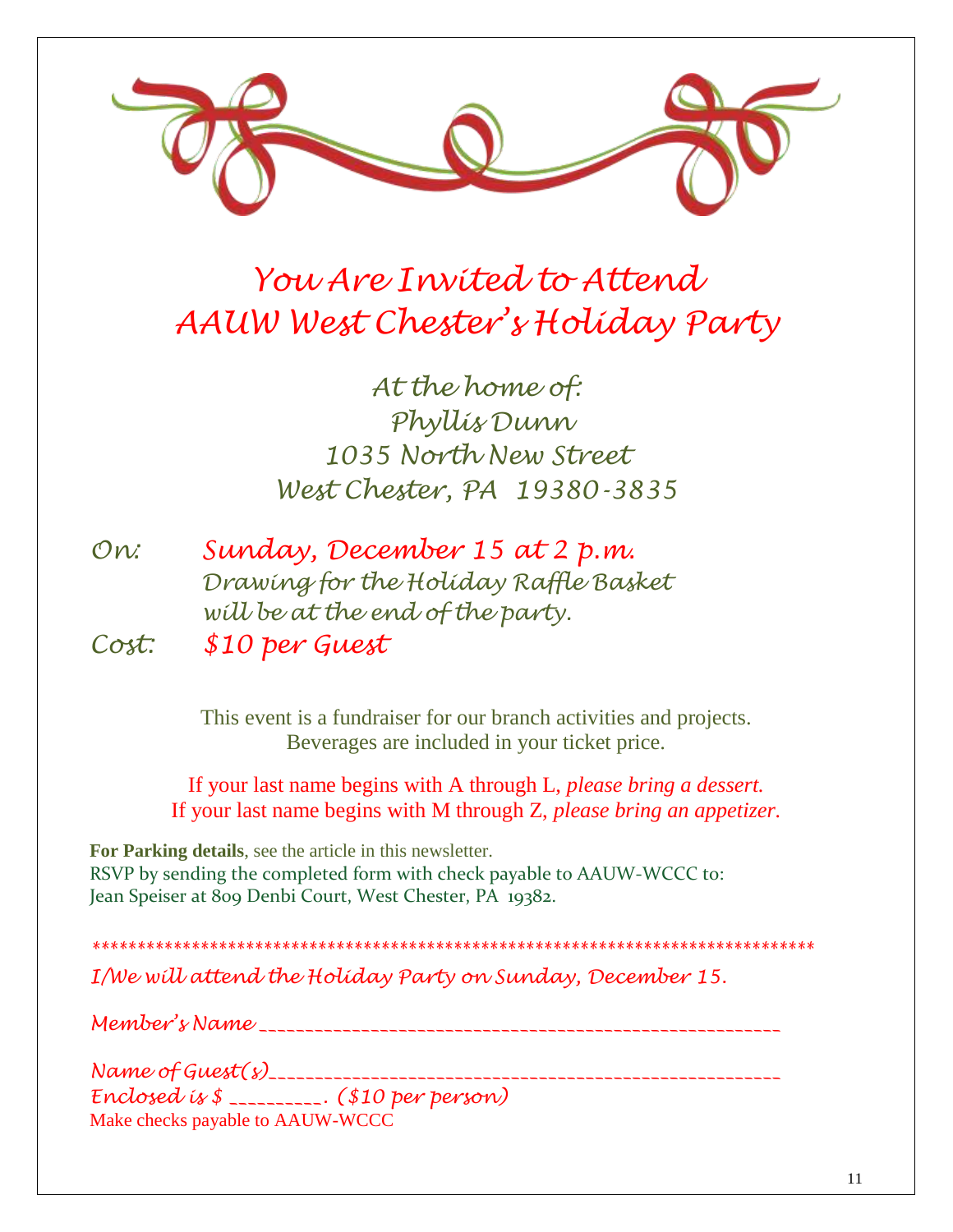

**Holiday Party! Save The Date!**

Continuing with our tradition, the December program will be a holiday get-together. We will meet on Sunday, December  $15<sup>th</sup>$  at the home of Phyllis Dunn, starting at 2:00 in the afternoon. Phyllis lives at 1035 N. New Street in West Chester. Parking is a little tight, so members are encouraged to carpool. You can also park on the grass to the right of Phyllis's driveway or in the driveway itself. Since Phyllis lives on a private drive off New Street, please leave enough room for the other residents to get in and out.

We ask members whose last names begin with A through L bring a dessert, those from M through Z should bring an appetizer. In either case the item should be enough to serve six to eight people. Bring whatever serving utensils your dish needs. Hot appetizers or desserts that will need additional baking or reheating are not practical, so choose your recipe accordingly. Drinks, both wine and non-alcoholic, will be provided.

Members are welcome to bring guests – whether significant others, potential new members or friends. The cost is \$10 per person (member or guest). Please RSVP and send your check to Jean Speiser, 809 Denbi Court, West Chester, PA 19382. Checks should be payable to: AAUW-WCCC. We need an accurate count ahead of time, so **please send your check no later than December 7.**

### *Membership Outreach*

Your Records with the National Association can be assessed by contacting:

--Helpline Phone (800) 326-2289 or

--Internet and email: The website for national AAUW is http://www.aauw.org/.

Once you have accessed the site go to the Member Center. Have your Membership Number available to change your record information (see directions on page 29 of the branch member handbook). In addition, you can find your Membership Number on the address label of the Association publication (Outlook).

### *Branch Board Meetings*

All Board meetings are open to the membership and are held at the *Women's Center at West Chester University.* Meetings begin at 7:00 p.m., are over by 9 p.m., and are usually on the first Tuesday of the month. The next meeting is on Wednesday (mark the date), November 6th. The following meeting will be Tuesday, December  $3<sup>rd</sup>$ .

#### **Special Interest Groups**

#### **Couples Bridge**

Meets the  $3<sup>rd</sup>$  Saturday evening monthly at a member's home. We are a social group and welcome all who like to play. Contact the chair, Carol Habig, at 610-431-9987 or e-mail her at [whabig@verizon.net.](mailto:whabig@verizon.net)

**Lit I, Afternoon Book Discussion:** Meets on the 4th Thursday. Please contact Roni Mullen [610-436-0912](tel:/610-436-0912) if you are interested.

**Lit II Book Group:** Meets on the 3rd Wednesday of the month. The next meeting will take place on November  $20<sup>th</sup>$  when the group will discuss the book *Short Nights of the Shadow Catcher* (NF-Bio) by Timothy Egan. The discussion leader will be Phyllis Dunn, and the hostess will be Fran Pierce. The following group meeting will be January 15<sup>th</sup>, *The Light Between Oceans* (F) by Margot L. Stedman, with Jane Schultz as the Leader and Dorothea LaVigne as the Hostess. New members are always welcome, and can join the group by contacting Donna Eaves at [610-692-5277](tel:/610-692-5277) or [deaves@live.com.](mailto:deaves@live.com)

**Non-Fiction Group:** The Non-Fiction Book Group will hold its next discussion Monday, November 18, 2013 in the restaurant at the Days Hotel, 943 South High Street, West Chester at 7:00 PM. The discussion book is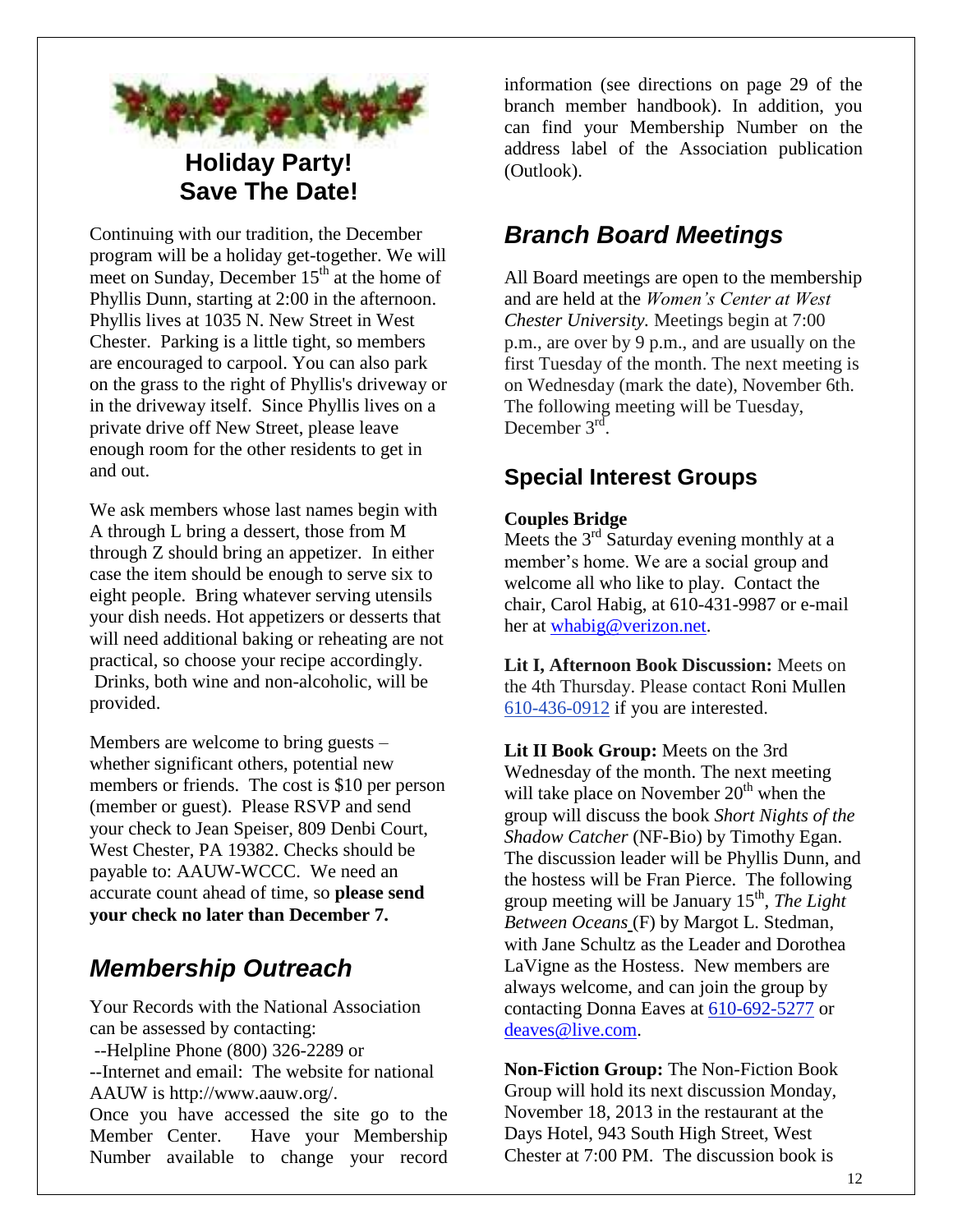The Boys in the Boat; Nine Americans and Their Epic Quest for Gold at the 1936 Berlin Olympics by Daniel James Brown. Please request a copy at area libraries by placing a hold as the book is on the NY Times Bestseller's List. You may call Paula McGinness for more information, [610-942-](tel:/610-942-4852) [4852](tel:/610-942-4852) (home) or [610-273-3303](tel:/610-273-3303) (work).

#### **FIG (Food Interest Group)**

This groups dines around either at members' homes or restaurants. The group usually meets on the second Saturday or Sunday of the month. Couples (unless otherwise specified) and singles are welcome. The upcoming event is as follows:

Sunday, Nov. 10--Sunday Brunch will be held at The Drafting Room in Exton and will be hosted by Marguerite Pond and Roselyn Cadoff.

Email invitations will be sent to FIG members. If you are interested in joining, please contact Donna Eaves at 610-692-5277 or at [deaves@live.com.](mailto:deaves@live.com)

#### **Great Decisions**

For more information on the Great Decisions group, contact Jacky Page at 610-359-9887 or [jacquelinepage9@gmail.com](mailto:jacquelinepage9@gmail.com)

#### **TIG (Travel Interest Group):** *AAUW TIGers*

The Travel Interest Group is a group who like to go on day trips. We will plan several trips before the end of the year as well as three to four in winter and spring 2014. Trips are open to all members and guests. Some are limited in numbers.

The next trip will be to the Michener Museum on Friday, November 15 at 2pm. We will have a docent for the special *Grace Kelly Collection,* which will take about an hour. We can then tour the rest of the museum on our own. Lunch plans will be announced.

The cost is \$16 per person plus a \$25 (total) fee for the docent for 20 people. If more than 20 then we will need two docents. Since a \$100 deposit is needed to hold the reservation, please respond as soon as possible. We need to have at least 10 participants; others can be added later.

If you are interested and are fairly sure you are going, then please let me know this week if possible. We can add people later, but I want to make sure we have at least 10 participants. Contact Sue Johnson if you are interested. Email: [sueearlj@verizon.net](mailto:sueearlj@verizon.net) or h: (610) 363-8535 c: (484) 467-7640

If you are not on our email list and would like to be or wish to be removed from the list, contact Sue (numbers above) or Roselyn Cadoff (610-458-8813). They will also be happy to answer any questions about the group. Being on the list does not obligate you to attend any of the activities.



[http://www.michenermuseum.org/exhibition/from](http://www.michenermuseum.org/exhibition/from-philadelphia-to-monaco-grace-kelly-beyond-the-icon)[philadelphia-to-monaco-grace-kelly-beyond-the-icon](http://www.michenermuseum.org/exhibition/from-philadelphia-to-monaco-grace-kelly-beyond-the-icon)

*Interested in submitting an article or have information to share?*

#### *We need your News!*

The co-editors of *AAUWsome News*, are delighted to bring you this issue of the newsletter, but … *We continue to need input from members!!* Please send *articles* as Word documents. Forward your news articles to the *gmail account:*

[aauwsumnews@gmail.com,](mailto:aauwsum@gmail.com) indicating the topic and month in the subject box and cc the President. This is a shared account, so the co-editors can access your email and keep their work or personal mailboxes from getting filled. It also makes collaborating easier.

Remember that articles for a given month of the newsletter are due on the 10th of the preceding month*.* Please provide all necessary information with your submission.